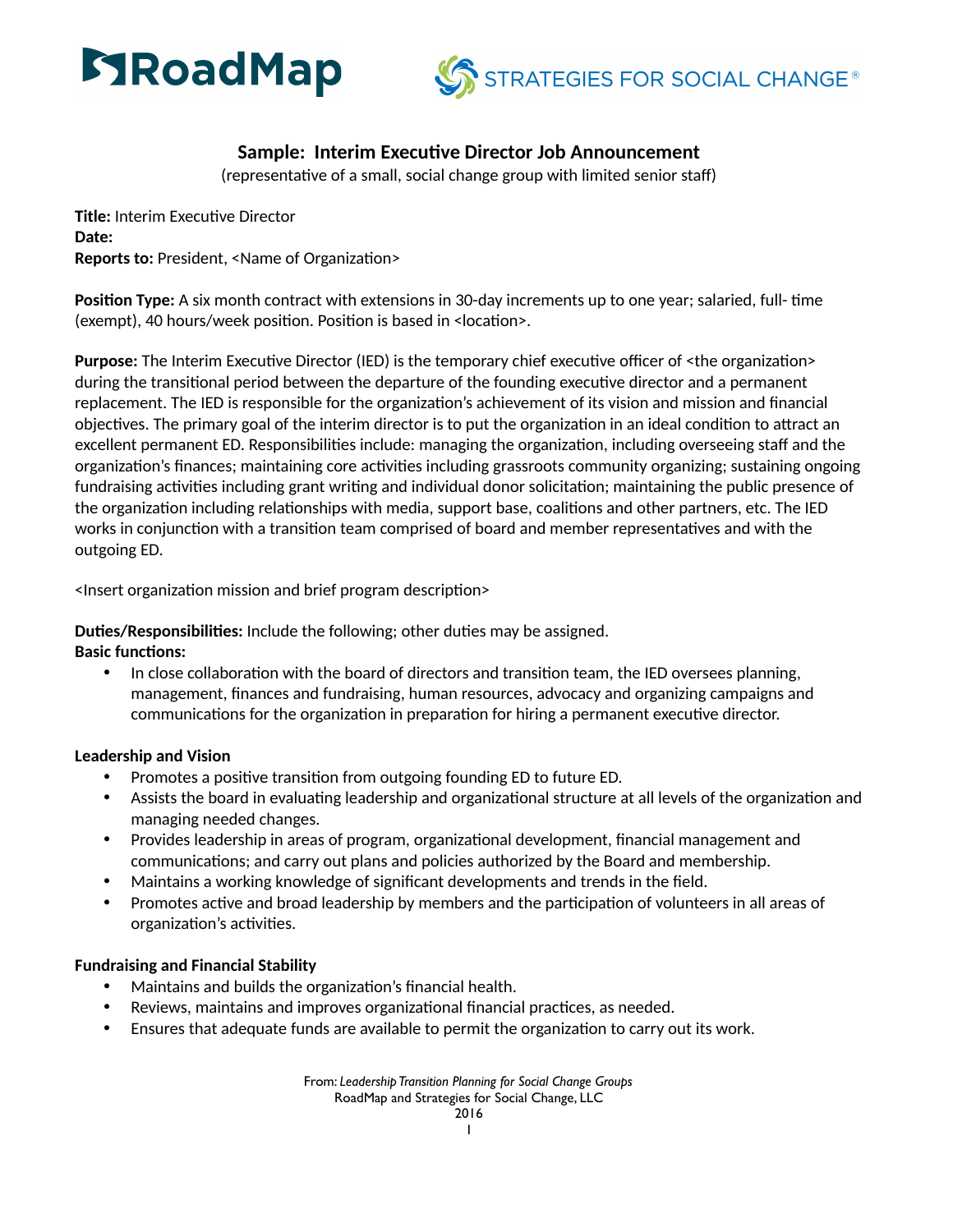# **STRoadMap**



- Works with the finance committee and the board to monitor and update annual budgets and ensure that the organization works within the budgetary guidelines.
- In concert with the Board, reviews and updates annual fundraising plans and oversee all fundraising activities.
- Oversee foundation grant development and management and communications with funders.

## **Membership Leadership & Community Organizing**

- Facilitates the involvement of member leadership in the transition process and the transition team.
- Engage members in a process of political and strategic analysis and ensure that their analysis and leadership is integral to the organization's direction.
- Encourages membership development and education.
- Facilitates productive collaborative relationships between members, staff and board.
- Ensures that the values and practices of community organizing, building power and movement building are integrated into all facets of the organization.

## **Staff Management**

- Analyzes leadership and human resource allocation and management, and propose effective strategies that enable advancement of the organization's mission and vision and promote the wellbeing of members, staff, board and supporters.
- Oversees recruitment, employment, and release of all personnel, both paid staff and volunteers.
- Ensures adherence to sound human resource practices, including maintenance of correct job descriptions, clear communication of performance goals, and provision of timely reviews.
- Maintains a climate that attracts, keeps and motivates a top quality staff.
- Creates an atmosphere of trust and openness and a set of processes and procedures that will allow all staff to engage in the succession process.
- Encourages staff development and education.

# **Board of Directors Support & Development**

- Works closely with the Board to understand, develop and carry out <organization's> strategic vision.
- Keeps Board members fully informed on the condition of the organization and all important influencing factors.
- With the board president, works to effectively utilize the talents and abilities of current members.
- With the board president, identify and engage new Board members in <organization's> mission.
- Jointly, with the president and secretary of the board of directors, conducts official correspondence of the organization, and jointly, with designated officers, executes legal documents.

# **Communications Oversight**

- Ensures consistent organizational presence and leadership in social network sites, the website, and other communications with supporters.
- Ensures consistent and clear organizational communications with traditional and non-traditional media outlets that represent the organization's point of view.
- Maintains collaborative and cooperative relationships with regional, state-wide and local coalitions, agencies and other partners.